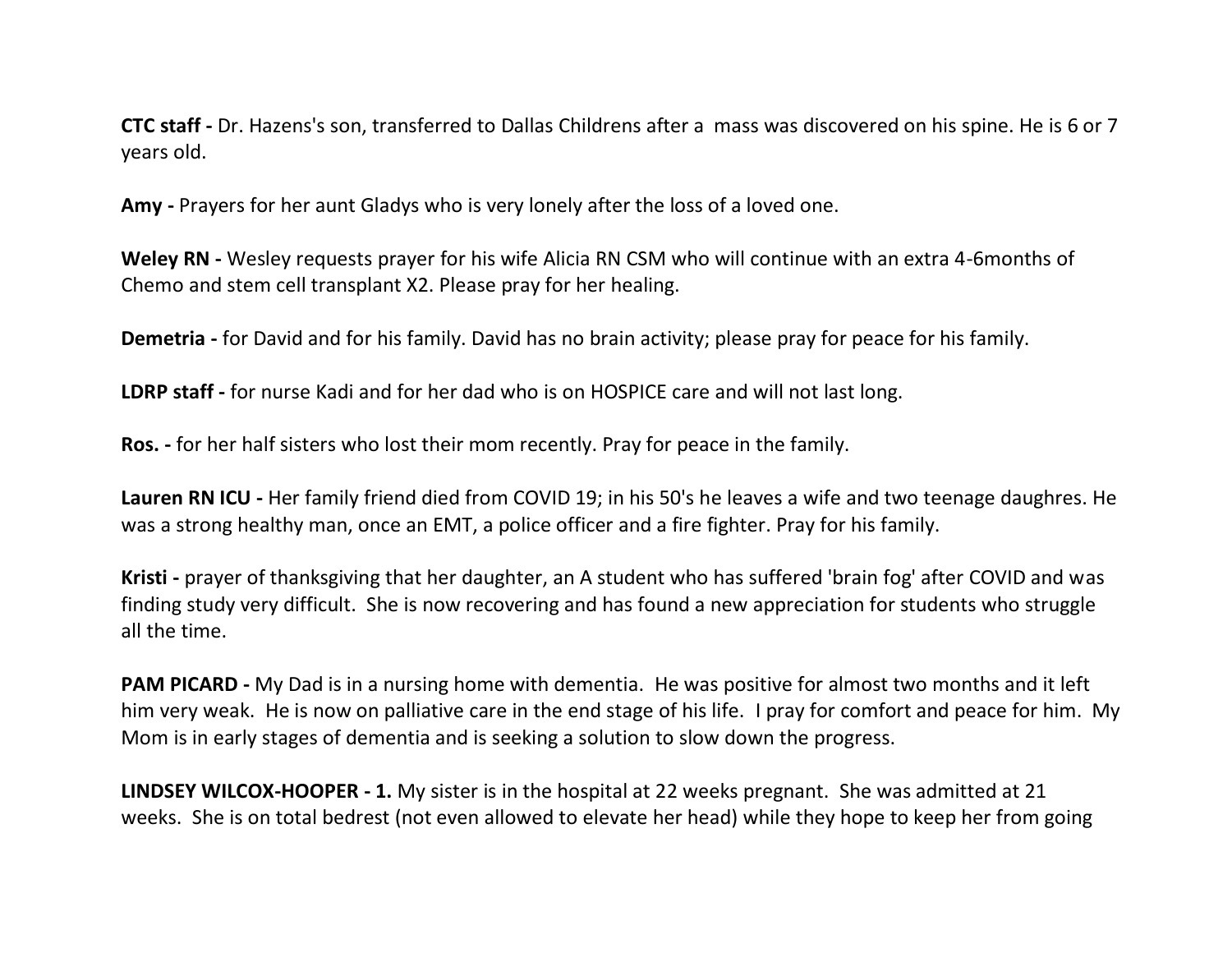into preterm labor until the baby is old enough to survive and be healthy. Please pray for her to succeed in this task and for God to help make the days go quickly for her. The doctors would like to see her reach full term but said if she can make it to 28 weeks then it will be much better for the baby.

**2.** We have recently adopted a daughter who is having some struggles. Please pray that she can make good choices, tat she can find safe outlets for her anxieties and stress, and most importantly that she can learn to believe and trust in God. She is working towards all these things but it has been hard for her recently. **3.** Our younger twins (12 years old) have dyslexia. They have been feeling discouraged in school despite making so much progress. Please pray for them to see how wonderfully unique they are and to have confidence that they can accomplish great things despite their disability.

**LESLIE RUIZ -** Please pray for my dad who has a diagnosis of "unexplained vision loss". He has seen multiple doctors since October 2020 trying to determine the cause and correct it. Currently, he's still undergoing testing.

**CYNTHIA ROBINETTE -** Good morning! I am asking prayers for my 41 year old son Michael and his long history of drug abuse. He wants to quit and the struggle is hard. He wants to heal, find work and mend fences with his children Kaylin and Korbin…please include his girlfriend Cassie in this healing prayer request. Also, please pray for my sons to find work. This Pandemic and Freeze we had in Texas has played havoc on the ability to work...my son Christopher started a new job today and he has a wife and 3 children one a Newborn they need blessings on their spirits and their finances. My youngest son Jeremy is in Mexico. He needs to come home but he is out of work and money and my husband and I are depleted from helping everyone and no money to send him for bus ticket. I have been struggling with stress and down in my spirit due to all we have going on in our lives at the moment, as others I am sure. Please pray for my family to heal, to find work, and turn their lives around.

**DEREK STUBBS - 1.** Please pray for my individual stress levels and continued drive to do what God has called me to do. Pray that I stay in His word and seek His guidance.

**2.** Pray for the Surgery and Cath Lab areas of the hospital specifically because it's been extremely busy.

**3.** Please pray for my familys health. My mother's stomach disease and my father just had surgery on his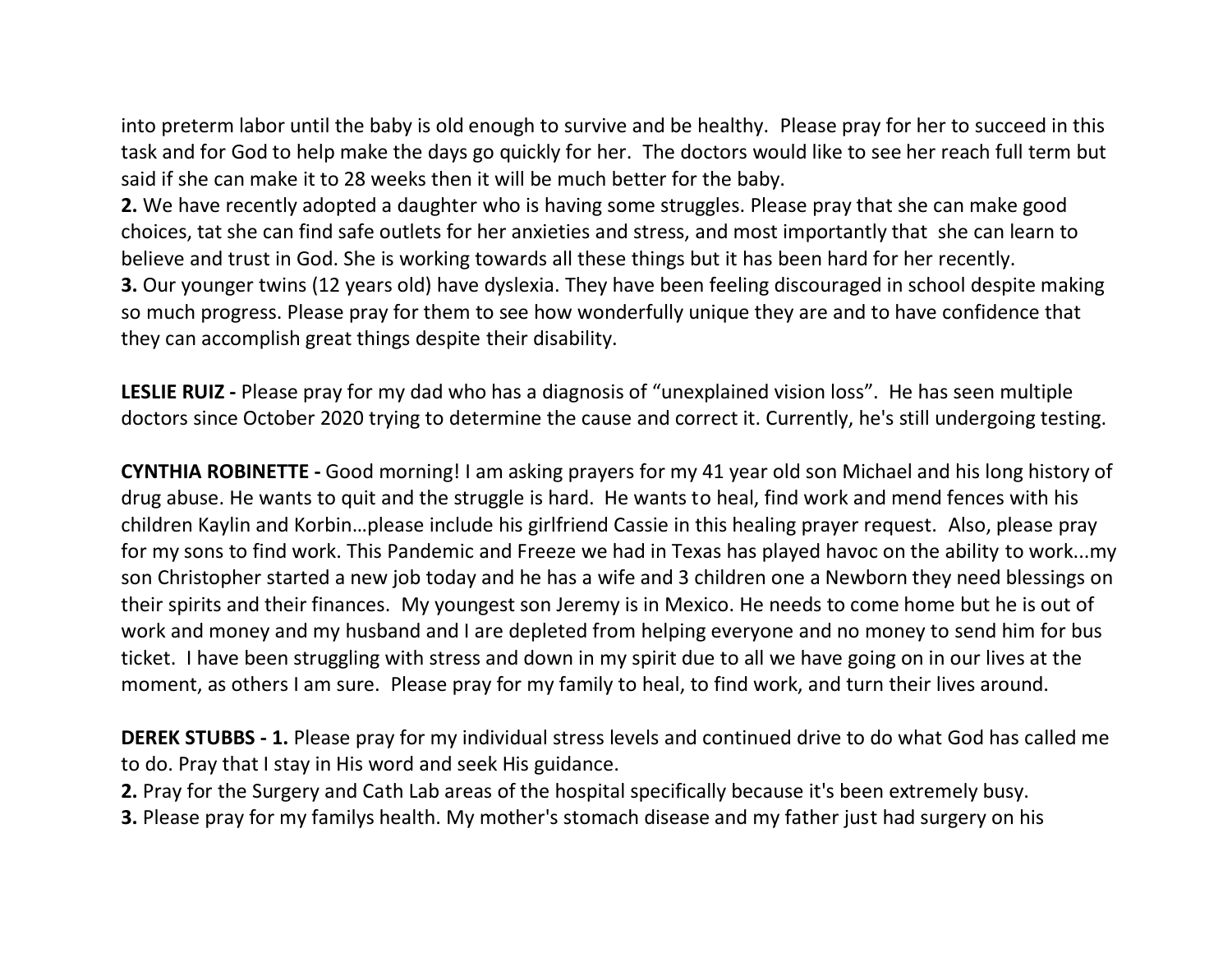shoulder. May his recovery not be too painful. My sister struggle with depression. May God continue to bless you in your journey.

**MICHELLE BAYNES -** I would like prayer for my son. He is going through a rough time not being able to see his Dad, being at a new school, and adapting to living in a new neighborhood which requires him to make new friends. Prayer for financial gain for myself and my significant other. Amen.

**JESSICA JONES - 1.** Please pray for all our employees working our ICUs. They are exhausted, disheartened, and worried. Please pray that they may be able to continue to do their work and that their spirits will be lifted to a place of peacefulness.

**2.** Please pray for the Great State of Texas, that with all the new openings and mask band lifted, we will be able to see a drop in COVID cases still and not an influx.

**3.** Please pray for my family, that we'll be able to keep an optimistic attitude during this trying season.

**LANETTE BOYETT -** Please pray that I would find more compassion for people… I have been single for 28 years and, unfortunately, it produces a very selfish character. Please help me pray for genuine love and concern for those around me. My hope is that God would use me to bless others. I'm requesting a spirit of discernment for when people are hurting and that I can be a light in a dark world. This sounds simple enough, but I am an introvert, so the solitude of isolation has not had the same effect on me as it has on 'people' people. I want to be bold when caring for my neighbors, as the Bible puts it. Thanks so much for what you do!!

**CHRISTINA TOWNSEND - 1.** Please pray for me and by brother's (Thomas Cokinos) healing as we lost our mother in January.

**2.** Please pray for my aunt Suzanne Grable, as she is going to be having testing on her heart and a possible heart procedure. Please pray for the doctor's guidance and her healing.

**3.** Please pray for my marriage.